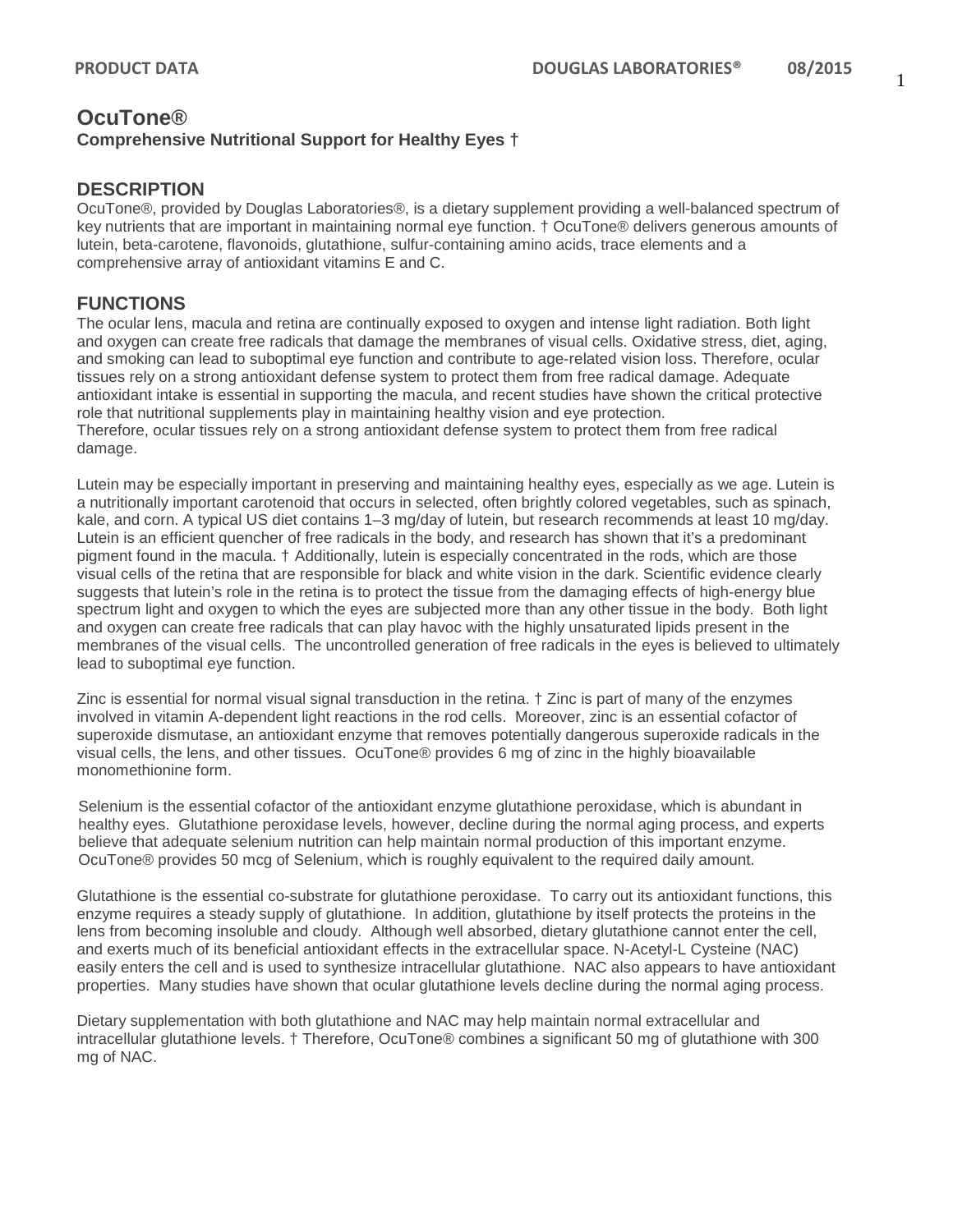## **OcuTone® Comprehensive Nutritional Support for Healthy Eyes †**

Taurine, a conditionally-essential sulfur amino acid, is the most abundant free amino acid in ocular tissues, where it may function as a membrane stabilizer, antioxidant, osmotic regulator, and neurotransmitter. Taurine is important in maintaining normal extra- and intracellular distribution of calcium. This, in turn, has implications for neuronal excitability and the regulation of osmotic pressure. † OcuTone® provides 300 mg of pure taurine.

Bilberries (Vaccinium myrtillus), a northern European cousin of North American blueberries, are a rich source of anthocyanosides, a class of flavonoids recognized for their importance in eye health. Bilberry anthocyanosides are potent antioxidants in the visual cells of the retina, and help maintain normal blood flow in the fine capillary blood vessels that nourish the eyes and other tissues. † Three capsules of OcuTone® contain 60 mg of a standardized 25% anthocyanoside extract made from ripe Swedish bilberries.

Grape seed extract is rich in proanthocyanidins, another group of important flavonoids. Proanthocyanidins are highly regarded for their strong antioxidant properties and their role in supporting the body's capillary blood vessel system. † Three capsules of OcuTone® provide 50 mg of high-quality European grape seed extract (from Vitis vinifera) with a minimum of 92 % proanthocyanidins.

## **INDICATIONS**

OcuTone® may be taken as a dietary supplement to increase intake of selected nutrients that have special importance for normal eye function.

# **FORMULA (#OCU)**

| Three Vegetarian Capsules of OcuTone® contain:    |  |
|---------------------------------------------------|--|
|                                                   |  |
|                                                   |  |
| Vitamin E (d-alpha-tocopheryl succinate) 400 I.U. |  |
|                                                   |  |
|                                                   |  |
|                                                   |  |
|                                                   |  |
|                                                   |  |
|                                                   |  |
| Bilberry Extract (min. 25 % anthocyanidins) 60 mg |  |
| <b>Grape Seed Extract</b>                         |  |
|                                                   |  |

\*OptiZinc is a trademark of InterHealth Company.

## **SUGGESTED USE**

Three capsules daily as a dietary supplement, or as directed by a healthcare professional.

#### **SIDE EFFECTS**

No adverse side effects have been reported.

#### **STORAGE**

Store in a cool, dry place, away from direct light. Keep out of reach of children.

#### **REFERENCES**

Li M, Ma Y, Li X, et al. Chinese Medical Journal [serial online]. December 20, 2008;121(24):2544-2552.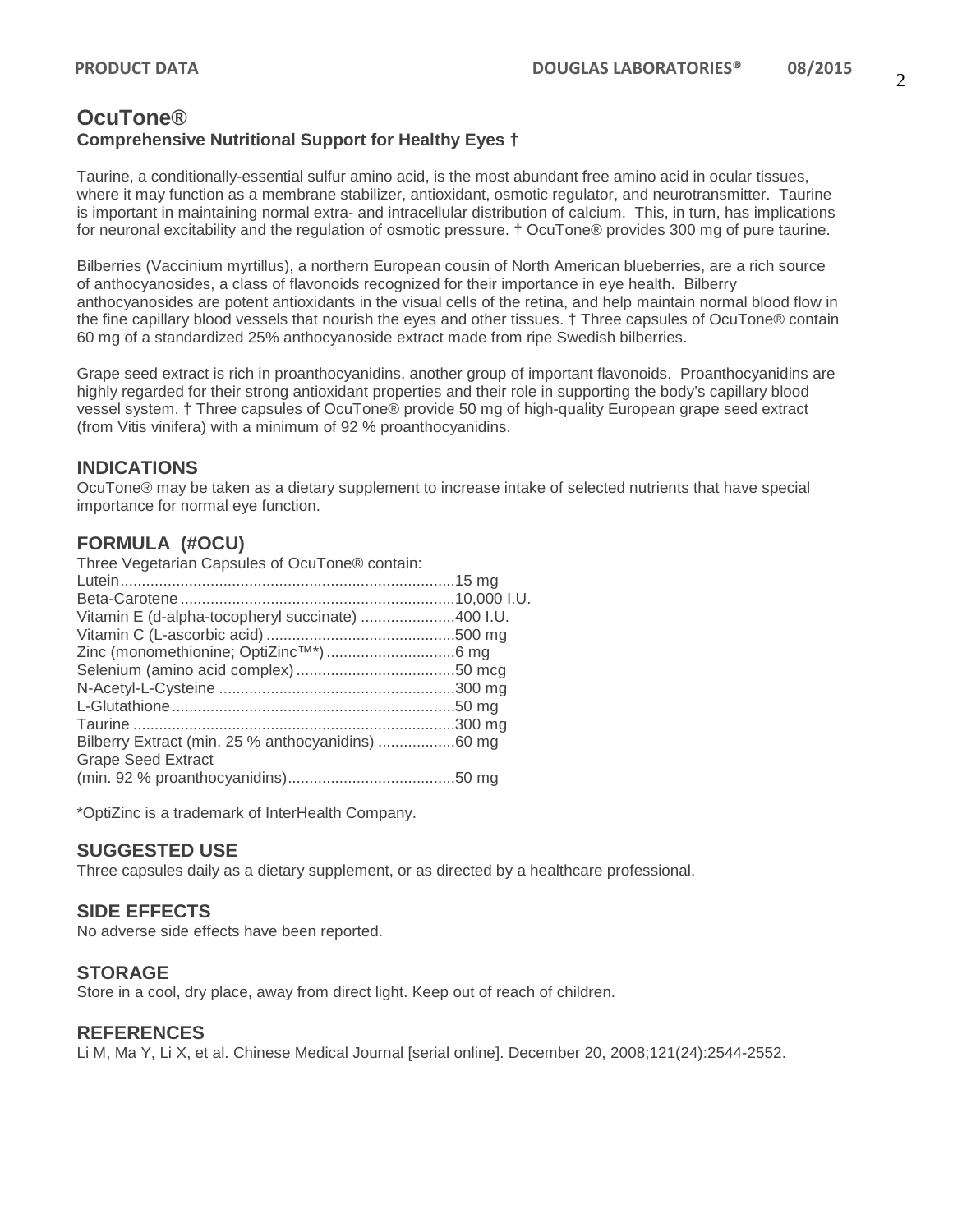# **OcuTone®**

#### **Comprehensive Nutritional Support for Healthy Eyes †**

Jerome-Morais A, et al. Biochim Biophys Acta. 2013 Jun;1830(6):3399-406.

Shen H, Li M, Wang B, Lai IK, Robertson LW, Ludewig G. Environ Sci Pollut Res Int. 2014 May;21(10):6384- 99.

Newsome DA. Curr Eye Res. 2008 Jul;33(7):591-8. doi: 10.1080/02713680802178437.

Richer SP, et al. Optometry. 2011 Nov;82(11):667-680.e6.

Dayang W, Jinsong Z. Cutan Ocul Toxicol. 2014 Sep 8:1-6.

Shim S, Kim J, Choi C, Kim C, Park K. Journal Of Medicinal Food [serial online]. September 2012;15(9):818- 823.

Richer S, et al. Optometry. 2004 Apr;75(4):216-30. months.

Christen WG, Jr. Am J Med 1994;97 Suppl. 3A:14S-17S.

. Handelman GJ, Dratz EA, Reay CC, van Kuijk JG. Invest Ophthalmol Vis Sci 1988;29:850-855.

Hankinson SE, Stampfer MJ, Seddon JM, et al. BMJ 1992;305:335-339.

Heinamaki AA, Muhonen AS, Piha RS. Neurochem Res 1986;11:535-542.

Kamei A. Biol Pharm Bull 1993;16:870-875.

Kasuya M, Itoi M, Kobayashi S, Sunaga H, Suzuki KT. Exp Eye Res 1992;54:49-53.

Knekt P, et al. BMJ 1992;305:1392-1394.

Malone JI, Benford SA, Malone J, Jr. J Diabetes Complications 1993;7:44-48.

Mares-Perlman JA, Brady WE, Klein BE, et al. Invest Ophthalmol Vis Sci 1995;36:276-288.

Nakamori K, Koyama I, Nakamura T, et al. Chem Pharm Bull (Tokyo) 1993;41:335-338.

Newsome DA, Swartz M, Leone NC, Elston RC, Miller E. Arch Ophthalmol 1988;106:192-198.

Rathbun WB, Schmidt AJ, Holleschau AM. Invest Ophthalmol Vis Sci 1993;34:2049-2054.

Schalch W. EXS 1995;62:280-298.

Seddon JM, Ajani UA, Sperduto RD, et al. Eye Disease Case-Control Study Group. JAMA 1994;272:1413- 1420.

Seddon JM, Christen WG, Manson JE, et al. Am J Public Health 1994;84:788-792.

Sperduto RD, Hu TS, Milton RC, et al. Arch Ophthalmol 1993;111:1246-1253.

Vitale S, West S, Hallfrisch J, et al. Epidemiology 1993;4:195-203.